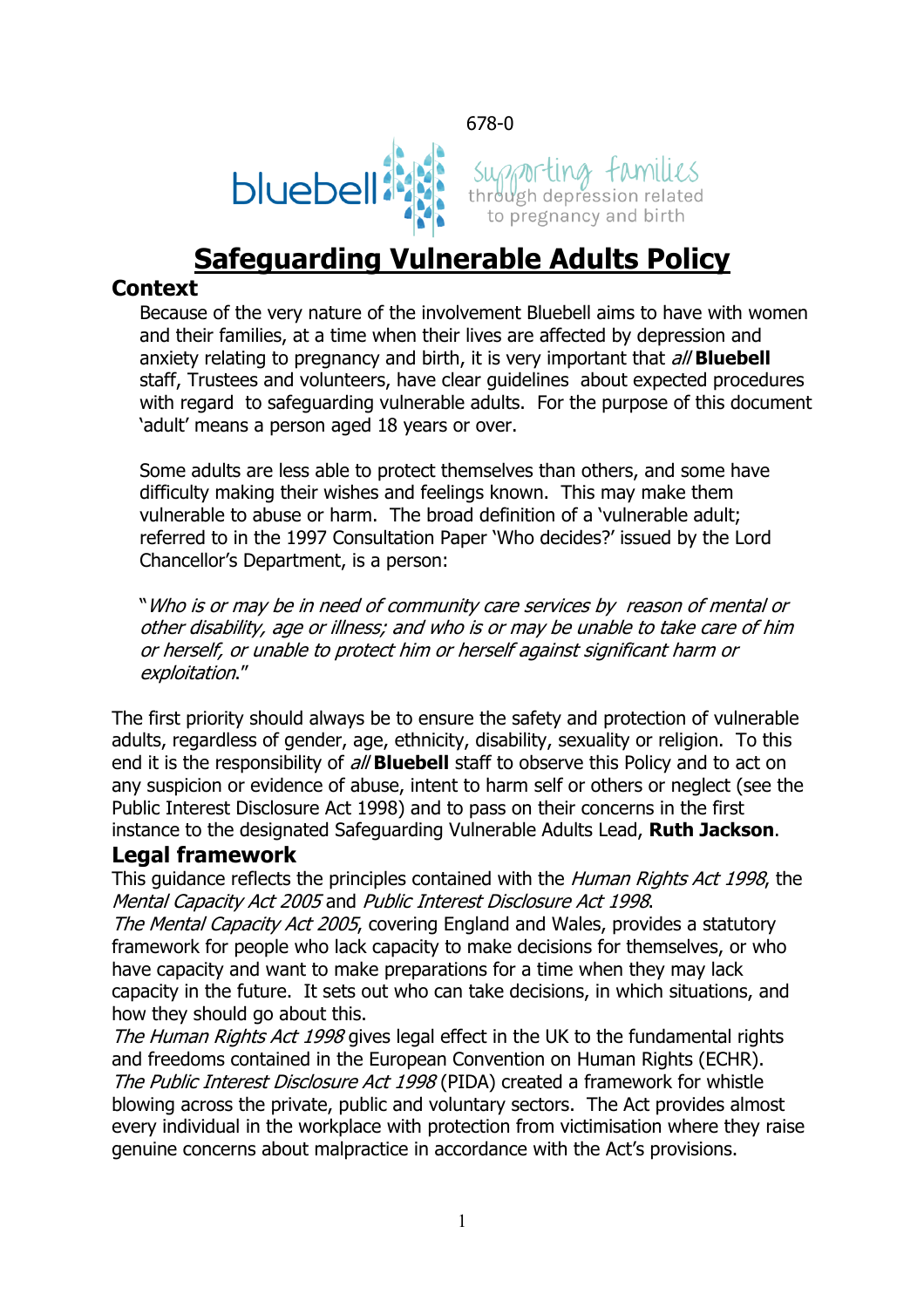## **The role of staff, volunteers and trustees**

All staff, volunteers and trustees working on behalf of **Bluebell** have a duty to promote the welfare and safety of vulnerable adults. All staff and Trustees have current DBS checks and are required to complete an appropriate accredited safeguarding course and read and keep a copy of this Policy. In addition all frontline staff are required to attend regular supervision.

As we know that families experiencing perinatal mental illness can be very vulnerable, upon initial referral to Bluebell, parents can expect to hear back from us within a time frame that is stated on the referral form (usually 2-4 weeks). After conducting an assessment of a potential client's needs, if we summarise we are not the most appropriate agency to provide help, we will signpost to more specialist support. We will always report back to whoever referred client to our service. If we have any specific concerns we will update them and routinely notify them when we have ended contact.

If staff, volunteers and trustees receive a disclosure of abuse and/or intent to do significant harm to themselves or others, this Policy will enable them to make informed and confident responses to specific adult protection issues.

#### **What is abuse?**

Abuse is a violation of an individual's human and civil rights by any other person or persons.

Abuse may consist of a single act or repeated acts. It may be physical, verbal or psychological, it may be an act of neglect or an omission to act, or it may occur when a vulnerable person is persuaded to enter into a financial or sexual transaction to which he or she has not consented or cannot consent. Abuse can occur in any relationship and it may result in significant harm to, or exploitation of, the person subjected to it.

When parents are experiencing perinatal mental illness, they can also present a 'danger to themselves', if we have concerns related to this type of disclosure from a client and it is believed that the parent might be 'at risk' to themselves, with consent, we will contact the mental health crisis team.

With client consent we will also have conversations with other relevant health professionals involved in a parents' care, and we will always immediately involve the safeguarding lead at Bluebell Care.

We have a separate safeguarding policy for the protection of children, that we will also consult and will implement alongside this, if we believe a child to be at risk.

All Bluebell employees and volunteers are trained in safeguarding from their local certified provider, as well as in house Suicide awareness training. Bluebell care has developed a tool for assessing level of risk in parents. All team members are trained to follow the organisation's safeguarding policy.

See Appendix 1: Self harm and suicide awareness guide (separate document).

The Department of Health in its '*No Secrets'* report suggests the following as the main types of abuse:-

**Physical abuse** – including hitting, slapping, pushing, kicking, misuse of medication, restraint, or inappropriate sanctions. (Bluebell also includes FGM)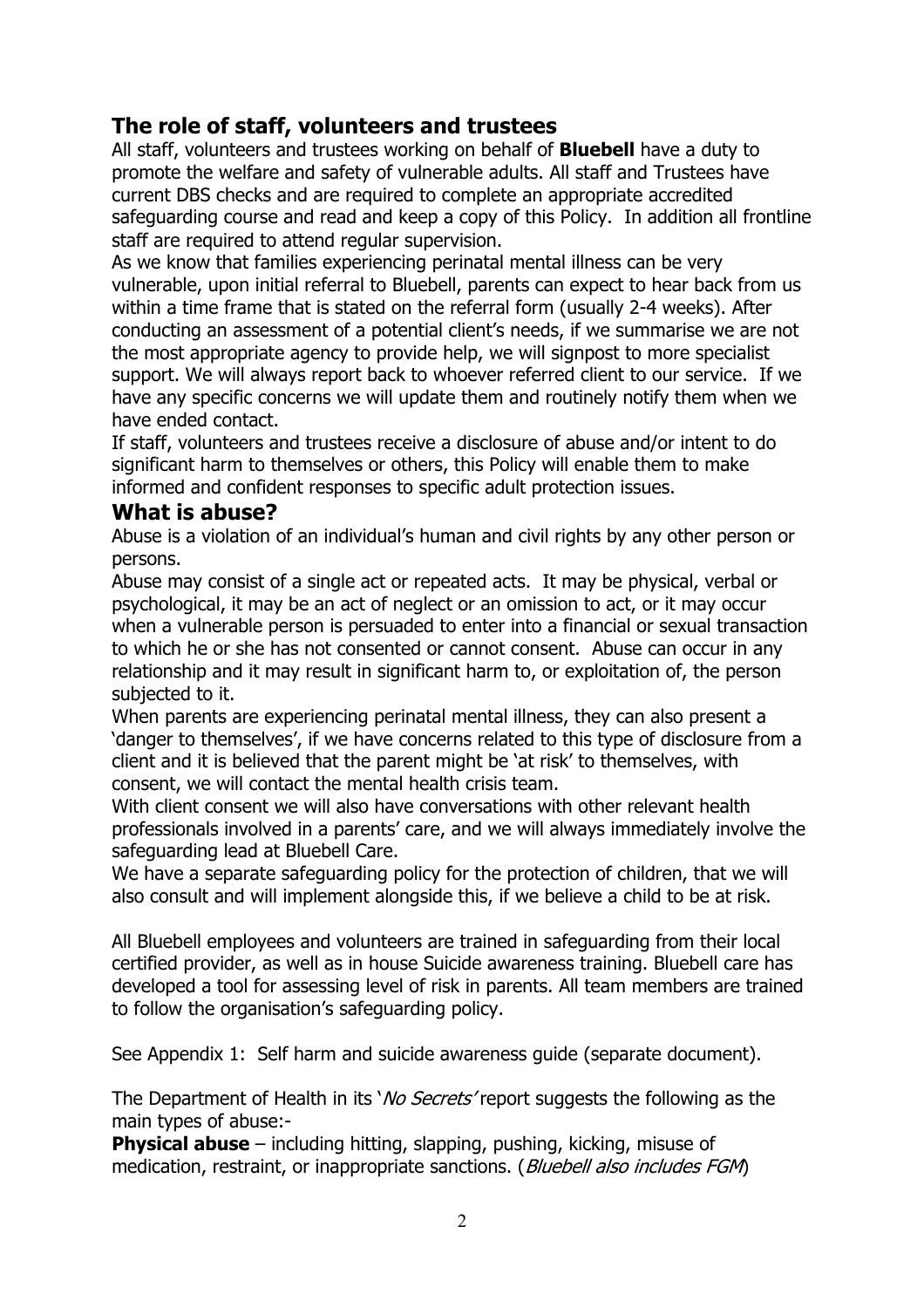**Sexual abuse** – including rape and sexual assault or sexual acts to which the vulnerable adult has not consented, or could not consent or was pressured into consenting.

**Psychological abuse** - including emotional abuse, threats of harm or abandonment, deprivation of contact, humiliation, blaming, controlling, intimidations, coercion, harassment, verbal abuse, isolation withdrawal from services or supportive networks.

**Financial or material abuse** – including theft, fraud, exploitation pressure in connection with wills, property or inheritance or financial transactions, or the misuse of misappropriation of property, possessions or benefits.

**Neglect and acts of omission –** including ignoring medical or physical care needs, failure to provide access to appropriate health, social care or educational services, the withholding of the necessities of life, such as medication, adequate nutrition and heating.

**Discriminatory abuse –** including racist, sexist, that based on a person's disability, age or sexuality and other forms of harassment, slurs or similar treatment.

**Self-Harm-** deliberate injury to oneself, typically as a manifestation of a psychological or psychiatric disorder.

## **Procedure in the event of a disclosure**

It is important that vulnerable adults are protected from abuse and intent to harm themselves or others. All complaints, allegations, suspicions or disclosures must be taken seriously.

This procedure must be followed whenever an allegation of abuse is made or when there is a suspicion that a vulnerable adult has been abused or intends to harm themselves or others.

Promises of confidentiality should not be given as this may conflict with the need to ensure the safety and welfare of the individual.

A full record shall be made as soon as possible of the nature of the allegation or intent to harm, with any other relevant information.

This should include information in relation to the date, the time, the place where the alleged abuse happened, your name and the names of others present, the name of the complainant and, where different, the name of the adult who has allegedly been abused, the nature of the alleged abuse, a description of any injuries observed, the account which has been given of the allegation.

## **Responding to an allegation**

Any suspicion, allegation or incident of abuse or intent to harm self or others must be reported to the Designated Safeguarding Vulnerable Adults Lead (Ruth Jackson) on that working day.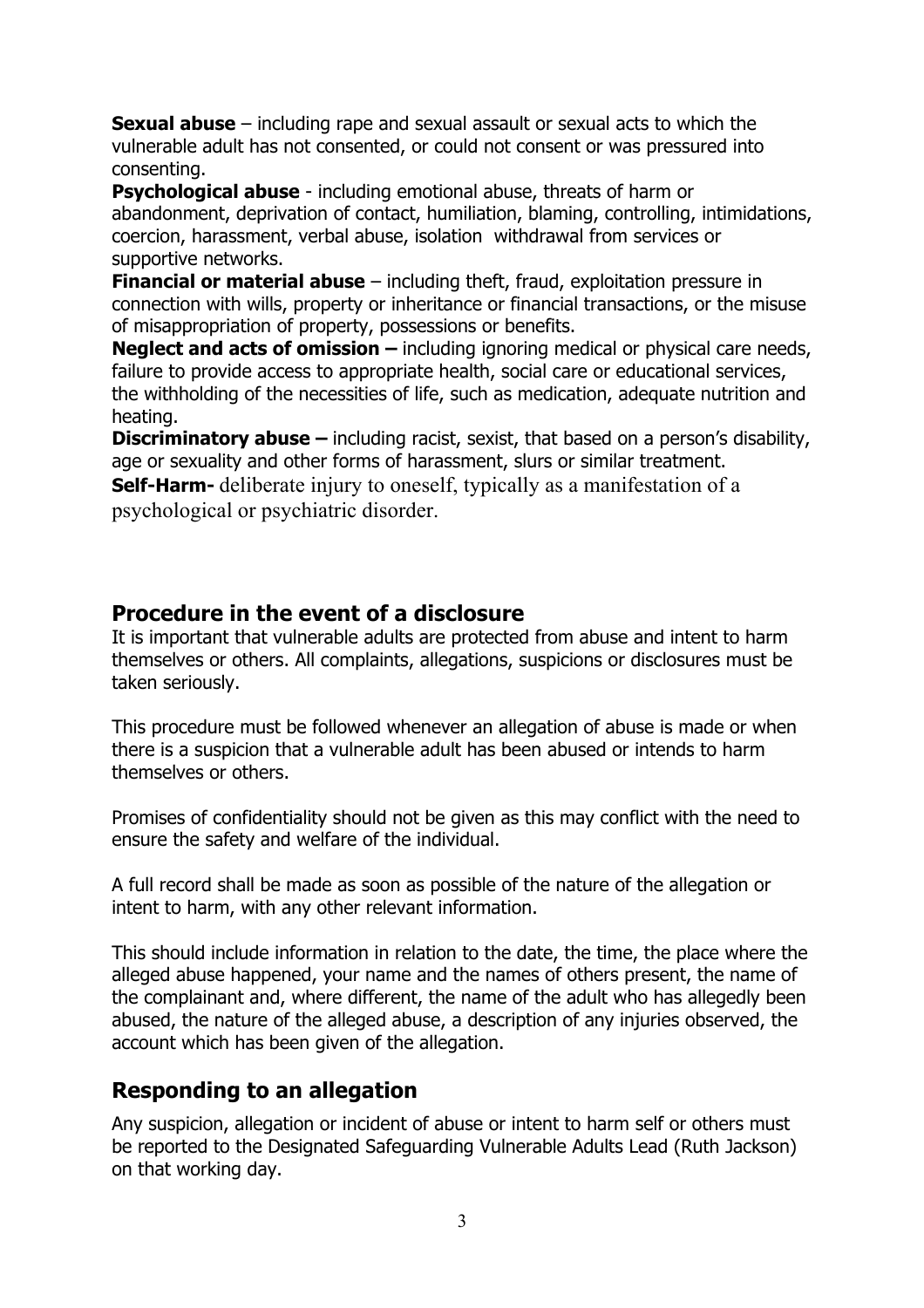Ruth Jackson or the team member, in consultation with Ruth Jackson, will telephone and report the matter to the appropriate local adult social services duty social worker/crisis mental health worker/HCP or other appropriate service. A written record of the date and time of the report shall be made and the report must include the name and position of the person to whom the matter is reported. The telephone report must be confirmed in writing to the relevant local authority adult social services department within 24 hours.

## **Responding appropriately to an allegation of abuse or risk**

In the event of an incident or disclosure:

#### **DO:**

- Make sure the individual is safe
- Assess whether emergency services are required and if needed call them
- Listen
- Offer support and reassurance
- Ascertain and establish the basic facts
- Make careful notes and obtain agreement on them
- Ensure notation of dates, time and persons present are correct and agreed
- Take all necessary precautions to preserve forensic evidence
- Follow correct procedure
- Explain areas of confidentiality; immediately speak to Ruth Jackson for support and guidance (Tel: Ruth 07767 324003, Rachel 07800 993614, Paula

#### 07730 367476)

- Explain the procedure to the individual making the allegation
- Remember the need for ongoing support.

### **DON'T:**

- Confront the alleged abuser
- Be judgmental or voice your own opinion
- Be dismissive of the concern
- Investigate or interview beyond that which is necessary to establish the basic facts
- Disturb or destroy possible forensic evidence
- Consult with persons not directly involved with the situation
- Ask leading questions
- Assume information
- Make promises
- Ignore the allegation
- Elaborate in your notes
- Panic
- **DO NOT** examine any physical injuries
- **DO NOT** attempt to investigate the allegations yourself
- **NEVER** assume that abuse is impossible, even if the allegations are against a colleague, a parent or a person you know

 It is important to remember that the person who first encounters a case of alleged abuse is not responsible for deciding whether abuse has occurred. This is a task for the professional adult protection agencies, following a referral from Bluebell's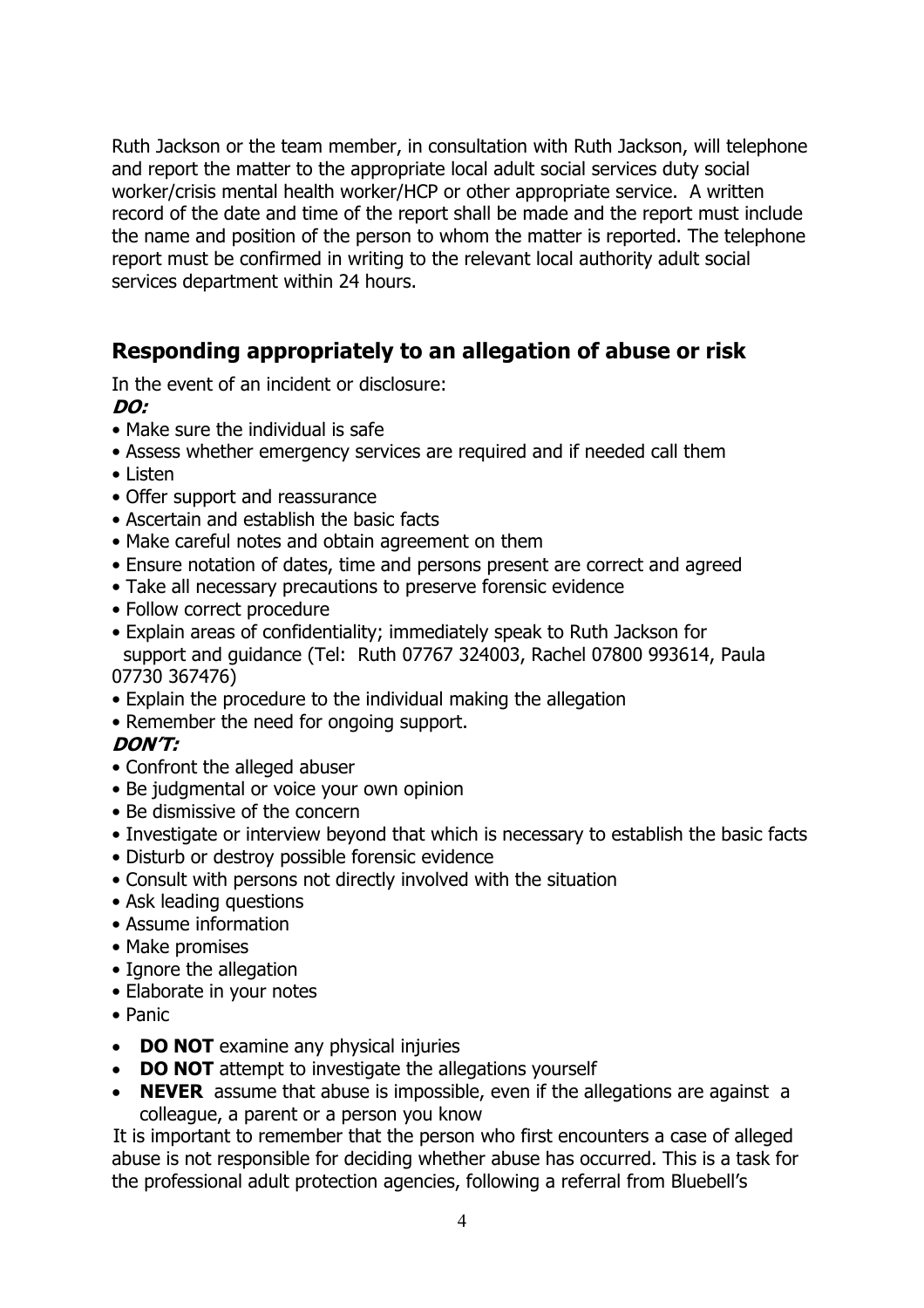designated Safeguarding Vulnerable Adults Lead, Ruth Jackson or another member of the Bluebell team.

# **Confidentiality**

When supporting vulnerable adults, issues of confidentiality need to be handled particularly sensitively and should be clearly understood by all.

Clear boundaries will be communicated to all.

All Bluebell staff are required to sign our confidentiality agreement and observe the safe practices described therein. Upon meeting with families for the first time, in a 1:1 setting or a group setting, Bluebell staff also request that clients sign a confidentiality agreement.

Staff, volunteers and trustees have a professional responsibility to share relevant information about the protection of vulnerable adults with other professionals, particularly investigative agencies and adult social services.

All personal information regarding the families Bluebell supports will be kept confidential. All written records will be kept in a secure, locked, area for a specific time as identified in data protection guidelines. Records will only record details required in the initial contact form. All future correspondence related to individuals will use their initials only in order to protect their privacy and ensure that they can only be identified on a need to know basis.

If an adult confides in a member of staff and requests that the information is kept secret, it is important that the member of staff tells the adult sensitively that he or she has a responsibility to refer cases of alleged abuse to the appropriate agencies.

Within that context, the adult should, however, be assured that the matter will be disclosed  $\omega n/\nu$  to people who need to know about it.

Where possible, consent should be obtained from the adult before sharing personal information with third parties. In some circumstances obtaining consent may be neither possible nor desirable as the safety and welfare of the vulnerable adult is the priority.

Where a disclosure has been made, staff should let the adult know the position regarding their role and what action they will have to take as a result. For example if we have concerns re. a client's safety we may need to talk to their GP, Health Visitor.

If the need is urgent the team to call: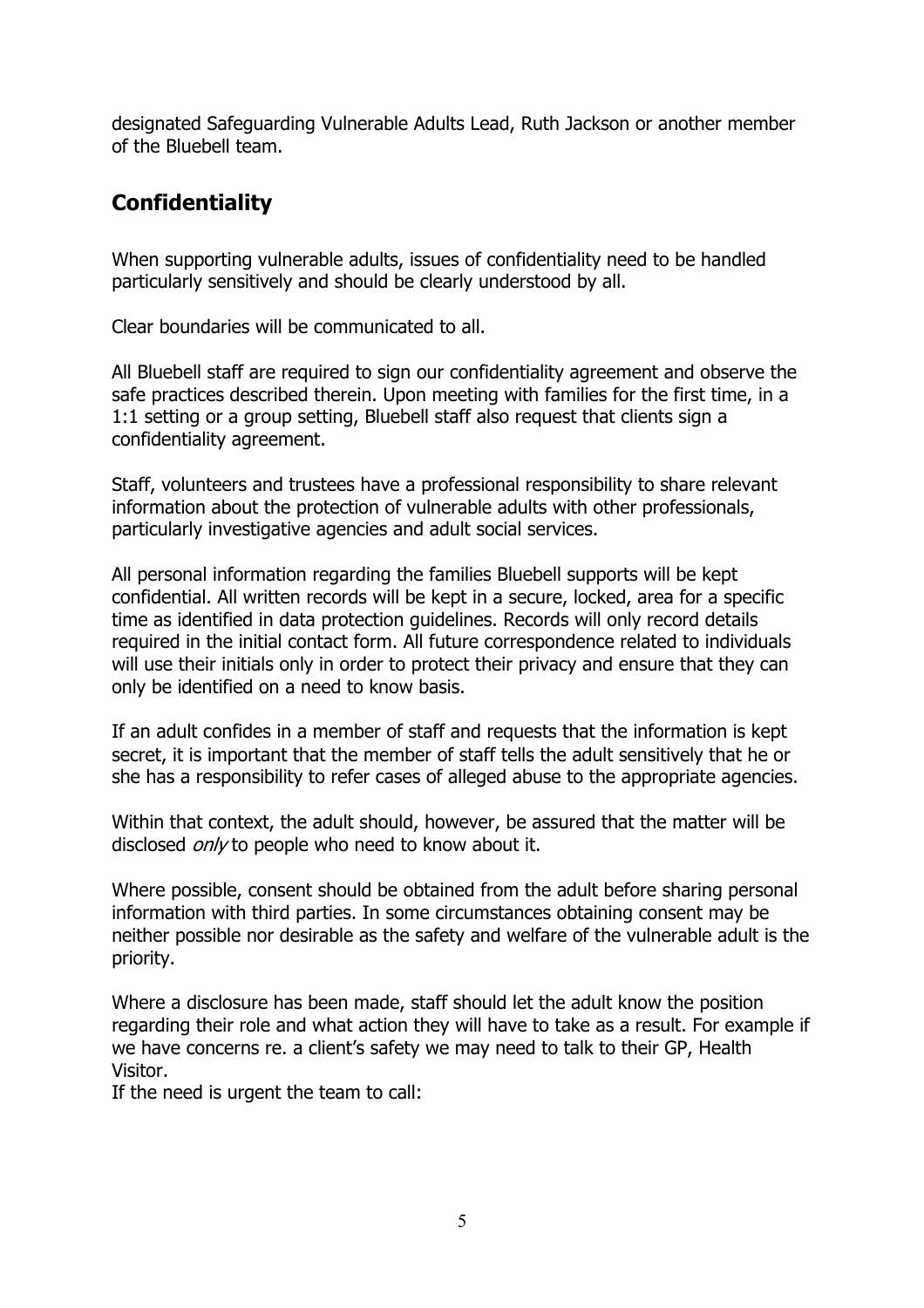Bristol Bristol Mental Health Crisis team 24/7: **0800 953 1919**

Primary Care Liaison Team on **0117 919 5670** Specialist Perinatal Mental Health Team: 0117 9195826

South Gloucestershire: AWP Crisis service 24/7: 0117 3784250 Primary Care Liaison Team: 0117 3787960

North Somerset: AWP crisis service 24/7: 01934 836497 Primary Care Liaison team: 01934 836406

BANES: Crisis service 24/7: 01225 362814 Primary Care Liaison team: 01225 371480

Staff should assure the adult that they will keep them informed of any action to be taken and why. The adult's involvement in the process of sharing information should be fully considered and their wishes and feelings taken in to account.

If you have any concerns about the safety of a vulnerable adult or child please contact: **Ruth Jackson** telephone number 07767 324003

This policy needs to be read in conjunction with other policies for Bluebell including:

- Confidentiality
- Child Protection
- Equality and Diversity

Date Policy adopted: …01/02/2017………………………………………………………………….

Date Policy last reviewed: ……01/2021

Next review date: 01/2022…………………………………………………..

Appendix 2

The Designated Safeguarding Vulnerable Adults Lead's role is to:

a) Model and promote Bluebell's commitment to safeguarding vulnerable adults in all aspects of their work and conduct